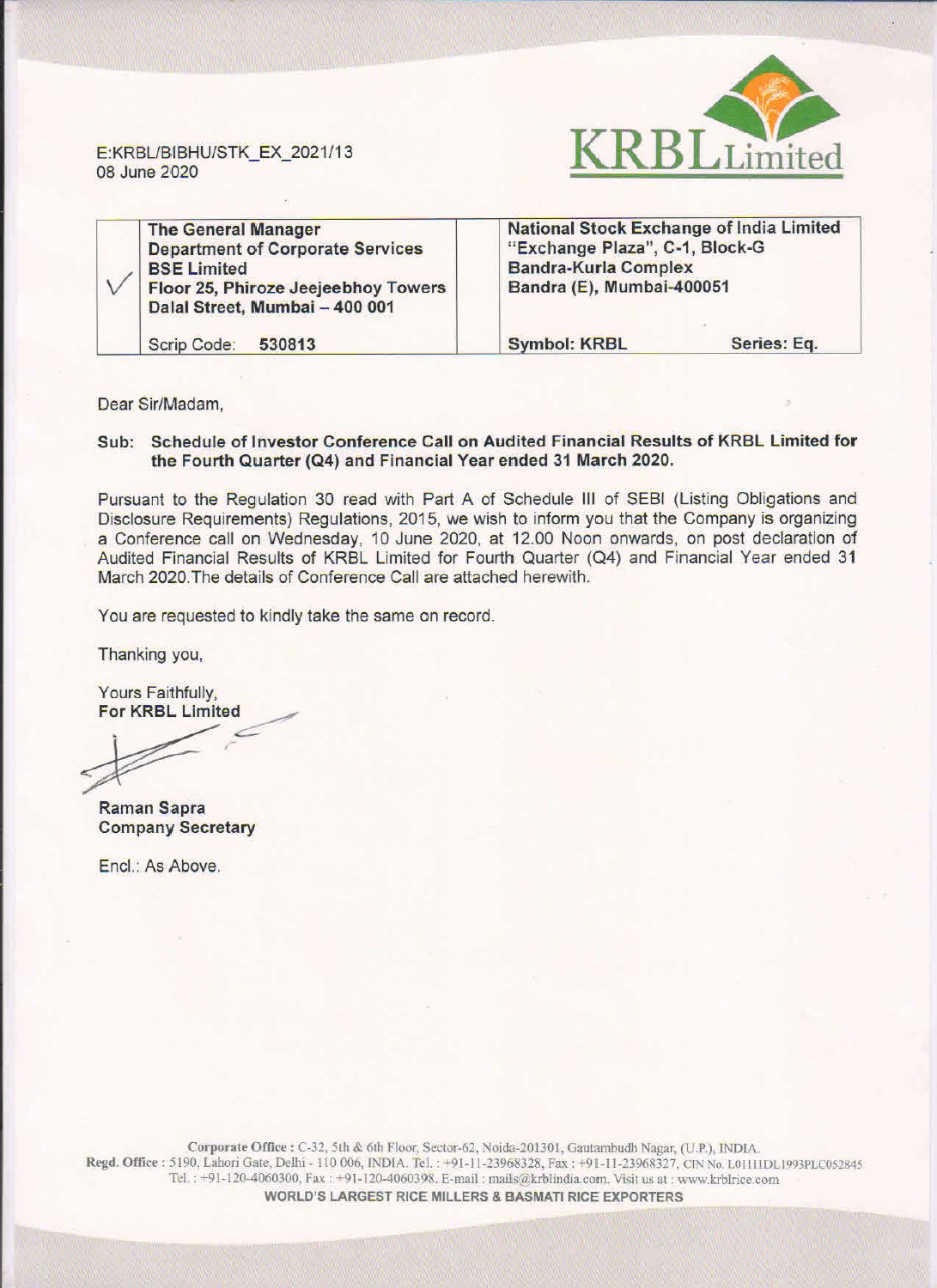E:KRBUBIBHU/STK\_EX\_2021/13 08 June 2020



| <b>The General Manager</b><br><b>Department of Corporate Services</b><br><b>BSE Limited</b><br>Floor 25, Phiroze Jeejeebhoy Towers<br>Dalal Street, Mumbai - 400 001 | <b>National Stock Exchange of India Limited</b><br>"Exchange Plaza", C-1, Block-G<br><b>Bandra-Kurla Complex</b><br>Bandra (E), Mumbai-400051 |             |
|----------------------------------------------------------------------------------------------------------------------------------------------------------------------|-----------------------------------------------------------------------------------------------------------------------------------------------|-------------|
| Scrip Code:<br>530813                                                                                                                                                | <b>Symbol: KRBL</b>                                                                                                                           | Series: Eq. |

Dear Sir/Madam,

## Sub: Schedule of Investor Conference Call on Audited Financial Results of KRBL Limited for the Fourth Quarter {Q4) and Financial Year ended 31 March 2020.

Pursuant to the Regulation 30 read with Part A of Schedule Ill of SEBI (Listing Obligations and Disclosure Requirements) Regulations, 2015, we wish to inform you that the Company is organizing a Conference call on Wednesday, 10 June 2020, at 12.00 Noon onwards, on post declaration of Audited Financial Results of KRBL Limited for Fourth Quarter (04) and Financial Year ended 31 March 2020.The details of Conference Call are attached herewith.

You are requested to kindly take the same on record.

Thanking you,

Yours Faithfully,  $\sum$  mited

Raman Sapra Company Secretary

Encl.: As Above.